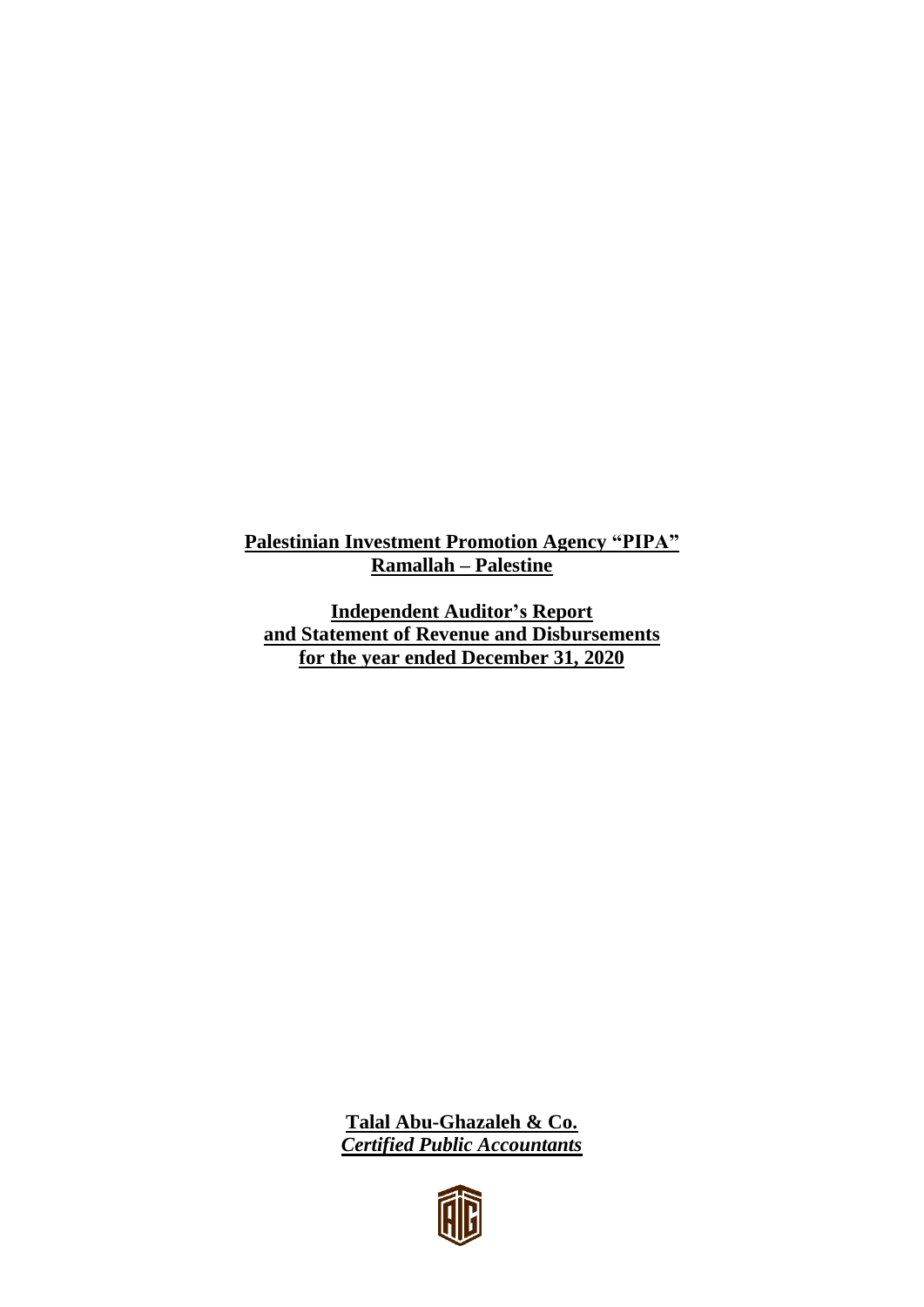# **Contents**

|                                                        | Page     | <b>Exhibit</b>                             |
|--------------------------------------------------------|----------|--------------------------------------------|
| - Independent Auditor's Report                         | $1 - 3$  |                                            |
| - Statement of Revenues and Disbursements for the year |          |                                            |
| ended December 31, 2020                                | $\Delta$ | $\mathfrak{a}$ $\mathbf{A}$ $\mathfrak{p}$ |
| - Notes to the Statement of Revenues and Disbursements | $5-9$    |                                            |

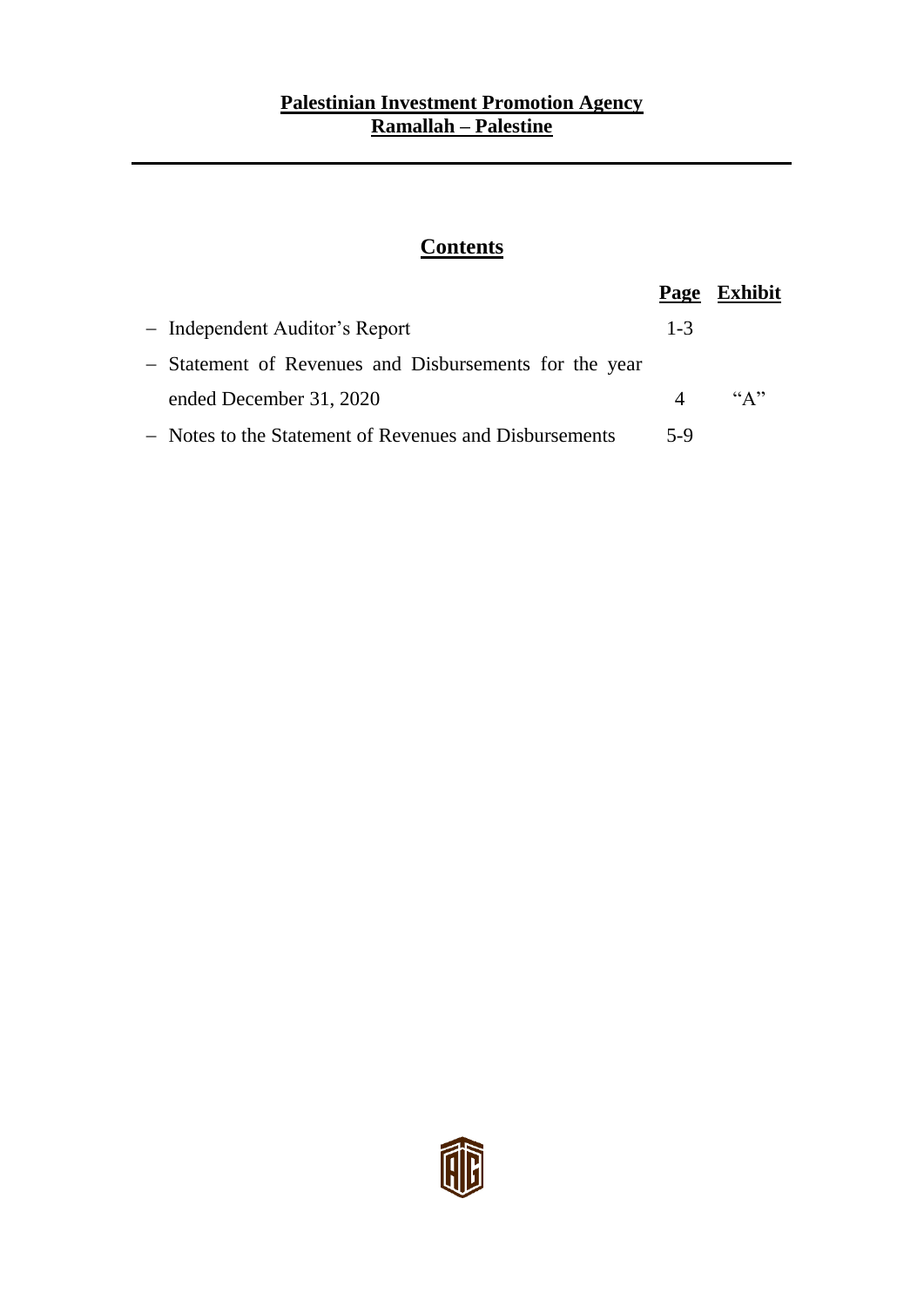

**Global Company for Auditing and Accounting** 

<mark>ر كة تدقي</mark> ــة عالمد ـق ومحاس

## **Independent Auditor's Report**

ã

**To M/s Board of Directors Palestinian Investment Promotion Agency "PIPA" Ramallah – Palestine**

#### **Report on the Audit of the Financial Statement**

#### **Opinion**

We have audited the accompanying statement of Revenues and Expenditures of **Palestinian Investment Promotion Agency "PIPA" –** Pages 4 to 9**,** for the year ended December 31, 2020, and notes to the financial statement of Revenues and Expenditure including a summary of significant accounting policies.

In our opinion, the accompanying financial statement presents fairly, in all material respects, the revenues and disbursements for the year ended December 31, 2020 in accordance with Cash Basis of accounting described in Note No.(2).

#### **Basis for Our Opinion:**

We conducted our audit in accordance with International Standards on Auditing (ISAs). Our responsibilities under those standards are further described in the Auditor's Responsibilities for the Audit of the Financial Statements section of this report.

We are independent of the Agency in accordance with the Code of Ethics for Professional Accountants registered under Board of Auditing Profession, which are inconformity with the code of ethics of accountants registered under Palestinian Association of Certified Public Accountants, in line with the ethical requirements related to our audit of the financial statements in Palestine, and we have fulfilled our other ethical responsibilities in accordance with those requirements.

We believe that the audit evidence we have obtained is sufficient and appropriate to provide a basis for our opinion.

#### **Emphasis of Matter:**

The Agency's policy is to prepare the statement of revenues and expenditures using the described basis in Note (2) for revenues and expenditure. Based on this basis, revenues were recognized when received, not when earned; and expenditure were recognized when paid, not when incurred.

MEMBER OF THE **Green Tower Building FORUM OF FIRMS** 3rd Floor, Al-Nuzha Street Tel.: +970 229 88 220/1 tagi.com Fax: +970 229 88 219 P.O.Box: 1110 Ramallah, West Bank, Palestine tagco.ramallah@tagi.com

بناية البرج الاخضر الطابق الثالث، شارع النزهة هاتف: ١/ ٢٢٠ ٨٨ ٢٢٠ ، ٩٧٠  $+9V.$  779  $\wedge\wedge$  719  $\cdot$   $\omega$ ص ب: ١١١٠ رام الله، الضفة الغربية، فلسطين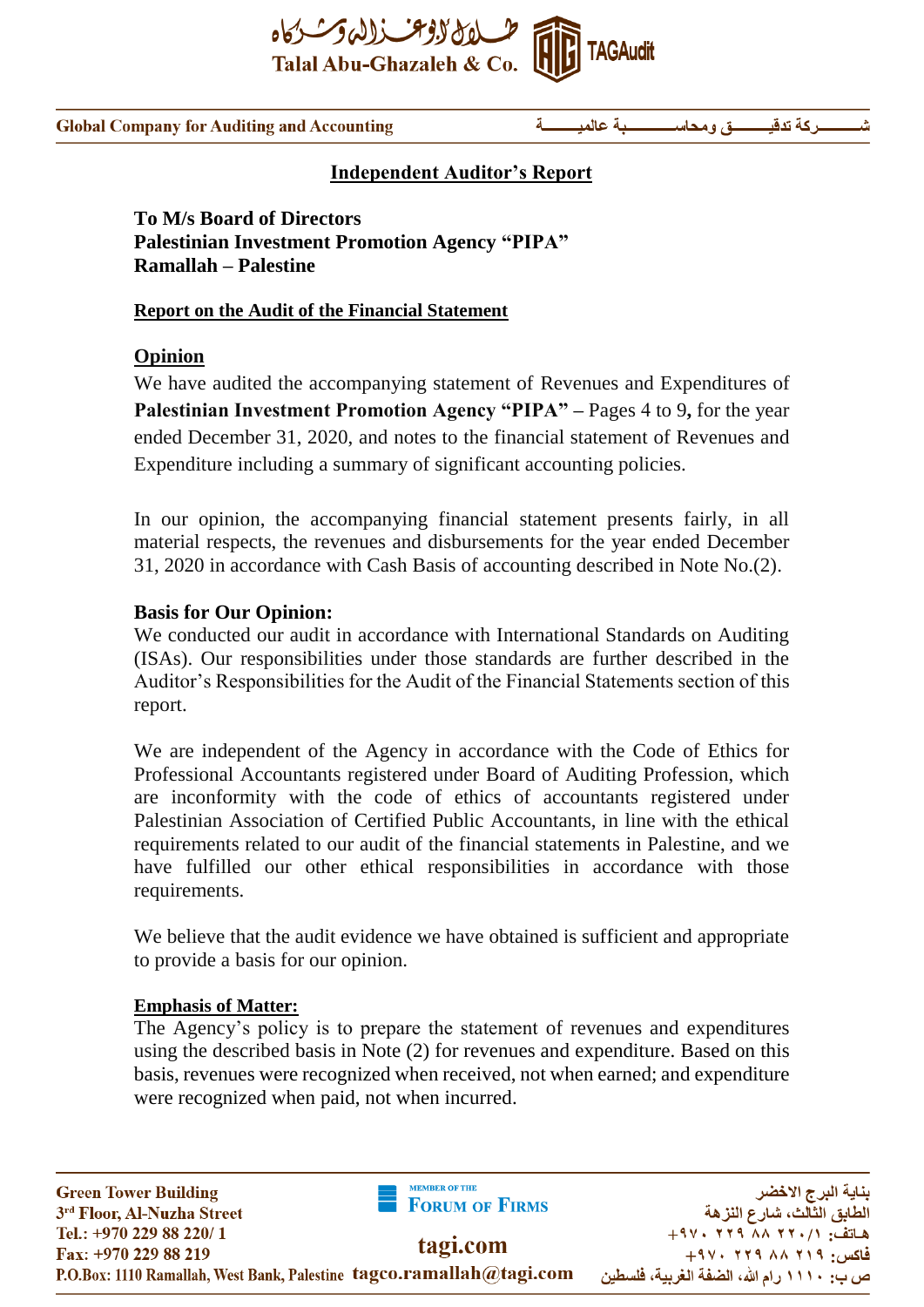#### **Responsibilities of Management for the Financial Statements**

Management is responsible for the preparation and fair presentation of the financial statement in accordance with accounting policies described in note No.(2) and other relevant laws and regulations, and for such internal control as management determine is necessary to enable the preparation of statement of revenues and expenditures that are free from material misstatement, whether due to fraud or error.

In preparing the financial statements, management is responsible for assessing the agency's ability to continue as a going concern, disclosing, as applicable, matters related to going concern and using the going concern basis of accounting unless management either intends to liquidate the Agency or to cease operations, or have no realistic alternative but to do so.

Management is responsible for overseeing the agency's financial reporting process.

#### **Auditor's Responsibilities for the Audit of the Financial Statements**

Our objectives are to obtain reasonable assurance about whether the financial statement as a whole are free from material misstatement, whether due to fraud or error, and to issue an auditor's report that includes our opinion. Reasonable assurance is a high level of assurance, but is not a guarantee that an audit conducted in accordance with ISAs will always detect a material misstatement when it exists. Misstatements can arise from fraud or error and are considered material if, individually or in the aggregate, they could reasonably be expected to influence the economic decisions of users taken on the basis of these financial statement.

As part of an audit in accordance with ISAs, we exercise professional judgment andmaintain professional skepticism throughout the audit. We also:

- Identify and assess the risks of material misstatement of the financial statements, whether due to fraud or error, design and perform audit procedures responsive to those risks, and obtain audit evidence that is sufficient and appropriate to provide a basis for our opinion. The risk of not detecting a material misstatement resulting from fraud is higher than for one resulting from error, as fraud may involve collusion, forgery, intentional omissions, misrepresentations, or the override of internal control.
- Obtain an understanding of internal control relevant to the audit in order to design audit procedures that are appropriate in the circumstances, but not for the purpose of expressing an opinion on the effectiveness of the foundation's internal control.
- Evaluate the appropriateness of accounting policies used and the reasonableness of accounting estimates and related disclosures made by management.
- Conclude on the appropriateness of management's use of the going concern basis of accounting and, based on the audit evidence obtained, whether a material uncertainty exists related to events or conditions that may cast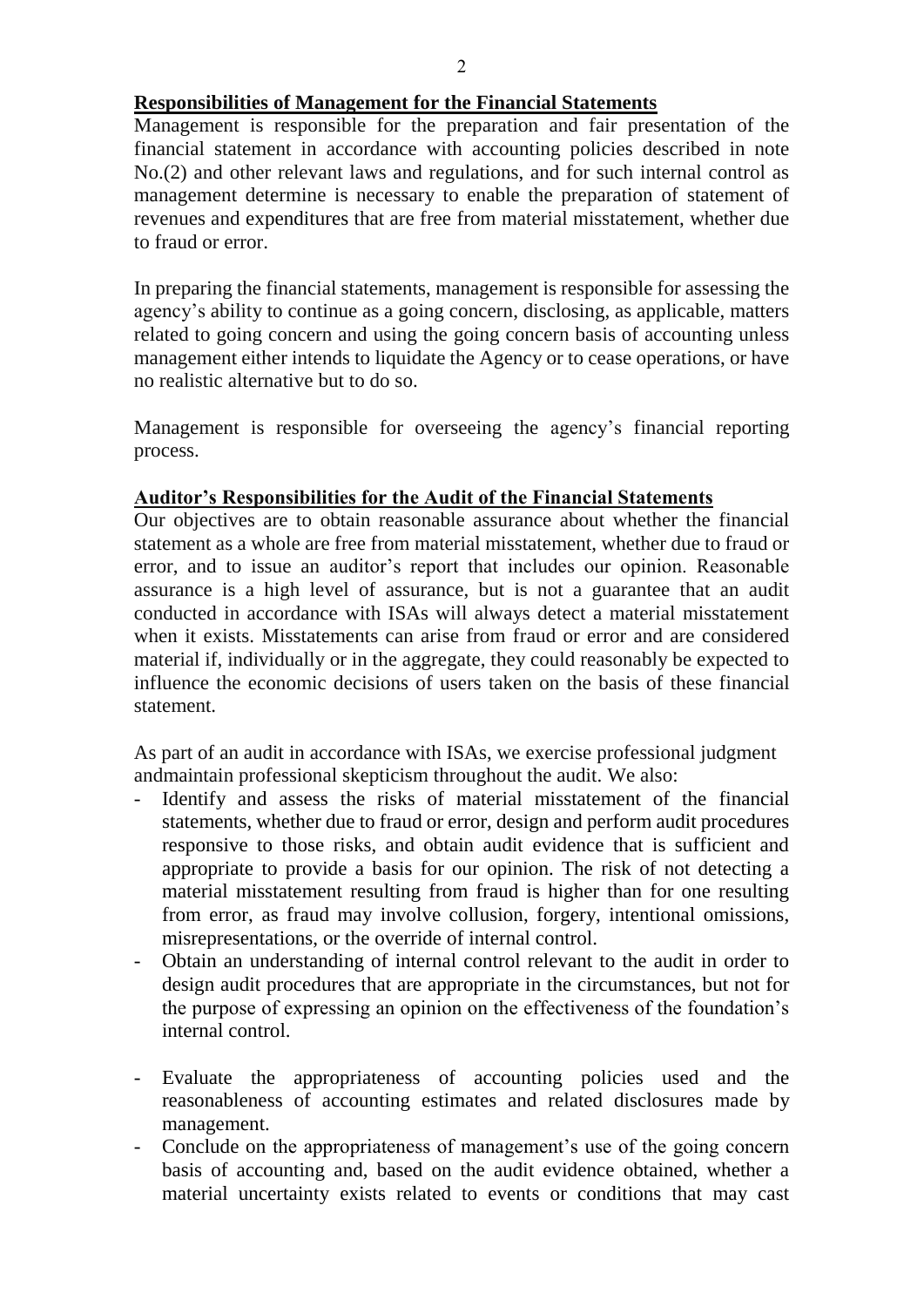significant doubt on the agency's ability to continue as a going concern. If we conclude that a material uncertainty exists, we are required to draw attention in our auditor's report to the related disclosures in the financial statements or, if such disclosures are inadequate, to modify our opinion. Our conclusions are based on the audit evidence obtained up to the date of our auditor's report. However, future events or conditions may cause the agency to cease to continue as a going concern.

Evaluate the overall presentation, structure and content of the financial statement, including the disclosures, and whether the financial statement represents the underlying transactions and events in a manner that achieves fair presentation.

We communicate, with the management regarding, among other matters, the planned scope and timing of the audit and significant audit findings, including any significant deficiencies in internal control that we identify during our audit.

### **Report on Other Legal and Regulatory Requirements.**

The agency keeps properly organized accounting records, which matches, in all material respects, the accompanying financial statement.

The engagement partner on the audit resulting in this independent auditor's report is the Executive Director, Jamal Milhem.

لمقا لأوجز فلاله ومن وكاه Talal Abu-Ghazaleh & **Talal Abu-Ghazaleh & Co. License # (251/1997)**

Nelhem 21 ama

**Jamal Milhem, CPA Certified Accountant License # (100/98)** April 25, 2021

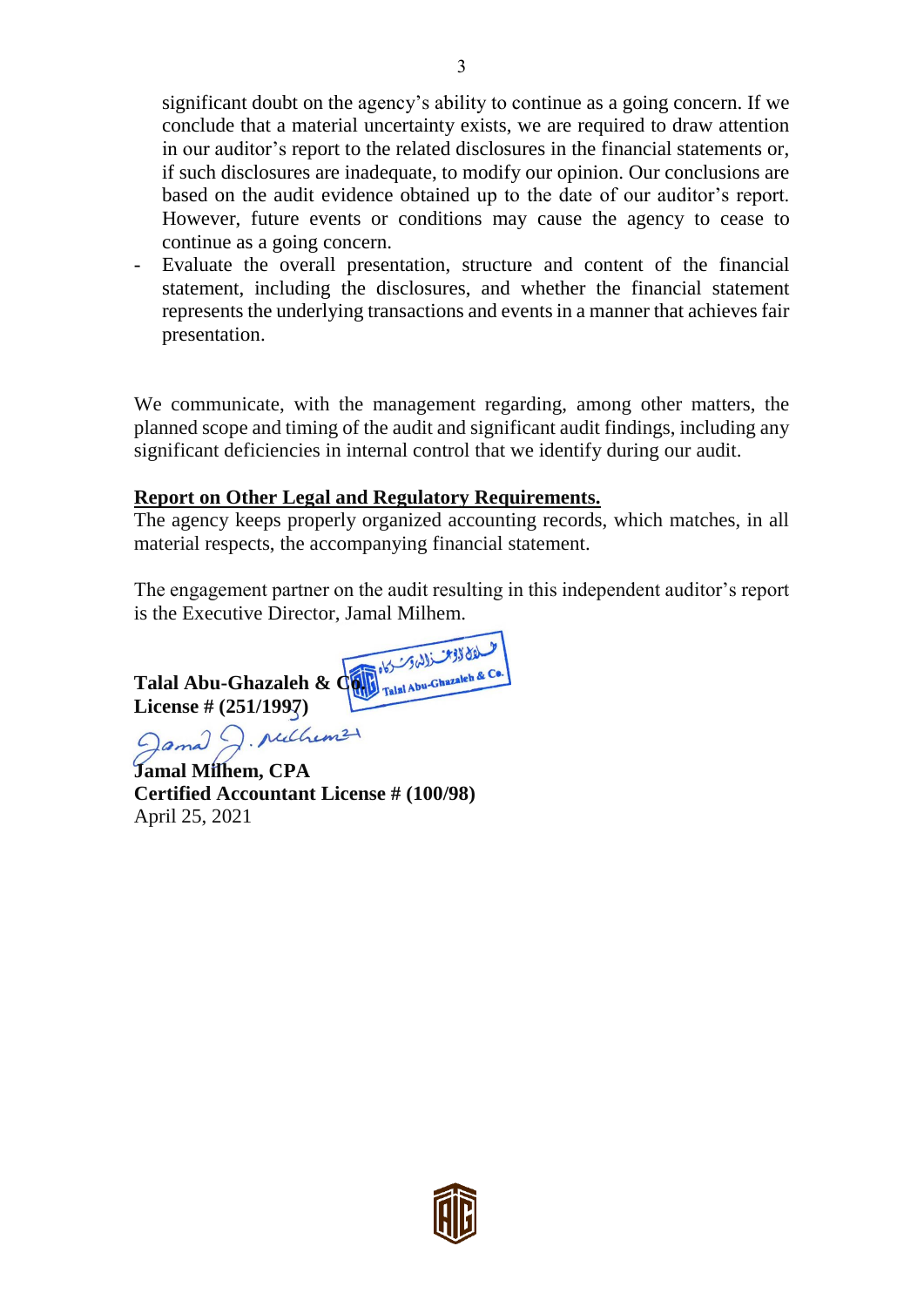# **Palestinian Investment Promotion Agency Ramallah-Palestine Statement of Revenues and Disbursements for the year ended December 31, 2020- Exhibit "A"**

|                                                                                                                                          | <b>Note</b> | 2020        | 2019        |
|------------------------------------------------------------------------------------------------------------------------------------------|-------------|-------------|-------------|
| <b>Item</b>                                                                                                                              |             | <b>NIS</b>  | <b>NIS</b>  |
| <b>Revenues</b>                                                                                                                          |             |             |             |
| Ministry of Finance and Planning fund                                                                                                    | (3)         | 2,470,468   | 3,265,563   |
| Revenues the agency from investing activities                                                                                            | (4)         | 17,250      | 40,897      |
| Transfers to the public treasury from agency's revenues                                                                                  | (4)         | (17,250)    | (40, 897)   |
| <b>Total</b>                                                                                                                             |             | 2,470,468   | 3,265,563   |
| <b>Disbursements</b>                                                                                                                     |             |             |             |
| Salaries and employees benefits                                                                                                          | (5)         | (2,038,581) | (2,346,954) |
| Operating expenditures                                                                                                                   | (5)         | (431, 887)  | (918, 609)  |
| <b>Total Disbursements</b>                                                                                                               | (5)         | (2,470,468) | (3,265,563) |
| Excess (Deficit) of Revenues over (Under) Expenditures<br>Cash at banks at the beginning of the year<br>Currency exchange rates variance |             |             |             |
| Cash at banks at the end of the year                                                                                                     |             |             |             |

*"The accompanying notes constitute an integral part of this statement"*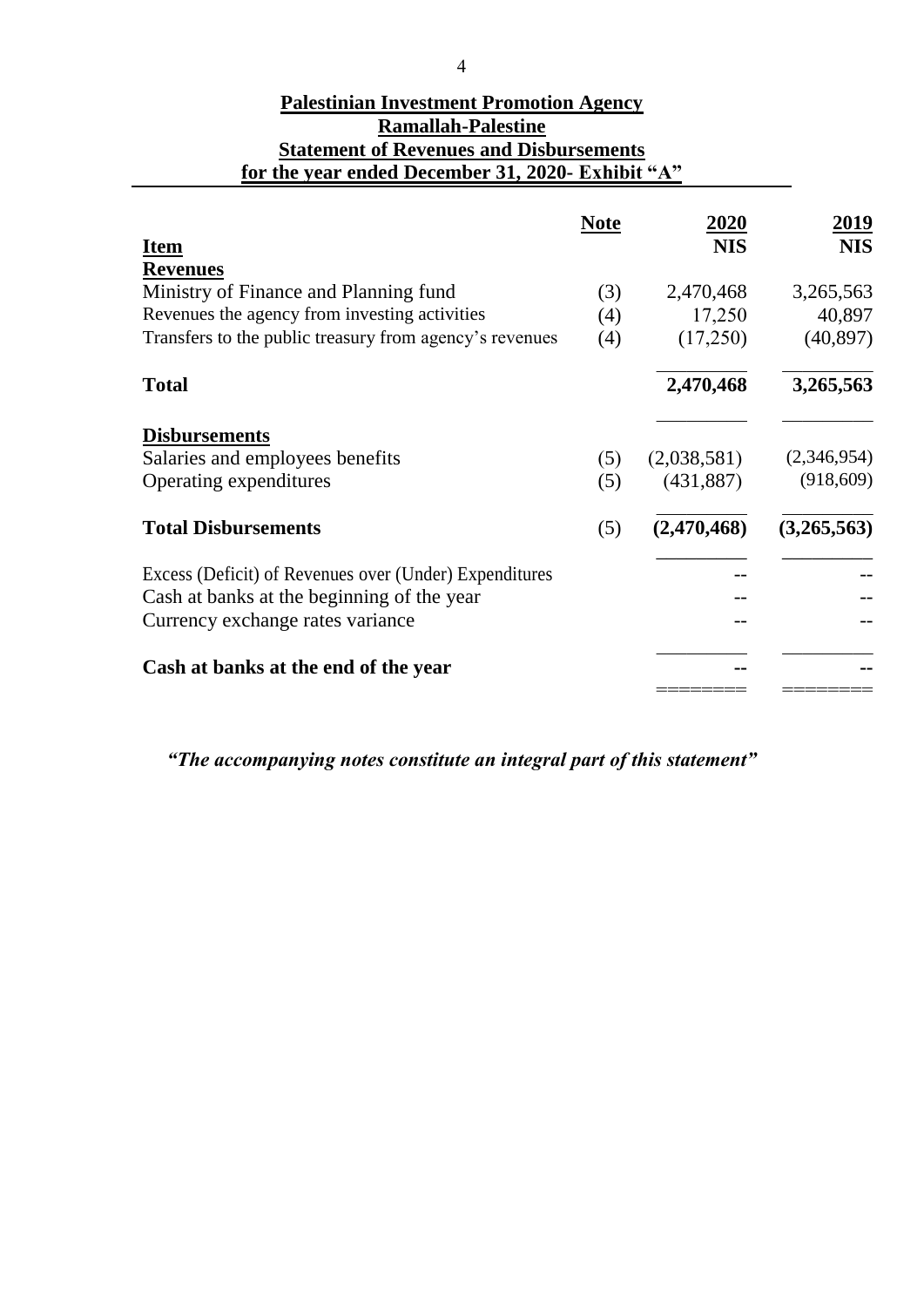## 1. **Background:**

Palestinian Investment Promotion Agency (PIPA) was established in 1998, pursuant to the promulgation of the Encouragement of investment Law "Number (1) for the year 1998" and its amendments, and Encouragement of Investment law Number (4) of the year 2015.

The Agency works to build a better future for all Palestinians, provide advanced services to local and foreign investors and facilitate the communication between the private sector and the government through the unified investment window for investors services, granting attractive incentives for investment and attracting new investments through the latest means of promotion, In Palestine, the Agency works to enable domestic investment and attract foreign investment; to achieve development priorities in Palestine,

The Agency is currently working in three main areas in accordance with the law of Encouragement of Investment Law No. 1 of 1998 and its amendments, which is:

- Providing guarantees to investors.
- Granting incentives to investors.
- Providing an appropriate environment for investment

### **Goals of Investment Promotion Law:**

- Establishing the agency, an institution responsible for encouraging and promoting investment in Palestine;
- Providing guarantees to Investors and Investments operating in Palestine;
- Granting the Incentives to Investors;
- Providing the appropriate environment for encouraging investment in Palestine.

The Board of Directors of the Authority is headed by a Board of Directors consisting of eleven members, headed by the Minister of National Economy with the membership of the Ministry of Finance and Planning, the Ministry of Economy, the Ministry of Tourism and Antiquities, the Ministry of Communications and Information Technology, the Ministry of Local Government, the Energy and Natural Resources Authority and four representatives from the private sector.

The Palestinian Investment Promotion Agency (PIPA) has 42 employees in 2020 (44 employees in 2019).

The statement of Revenues and Expenditures was authorized for issuance by management on May 31, 2021.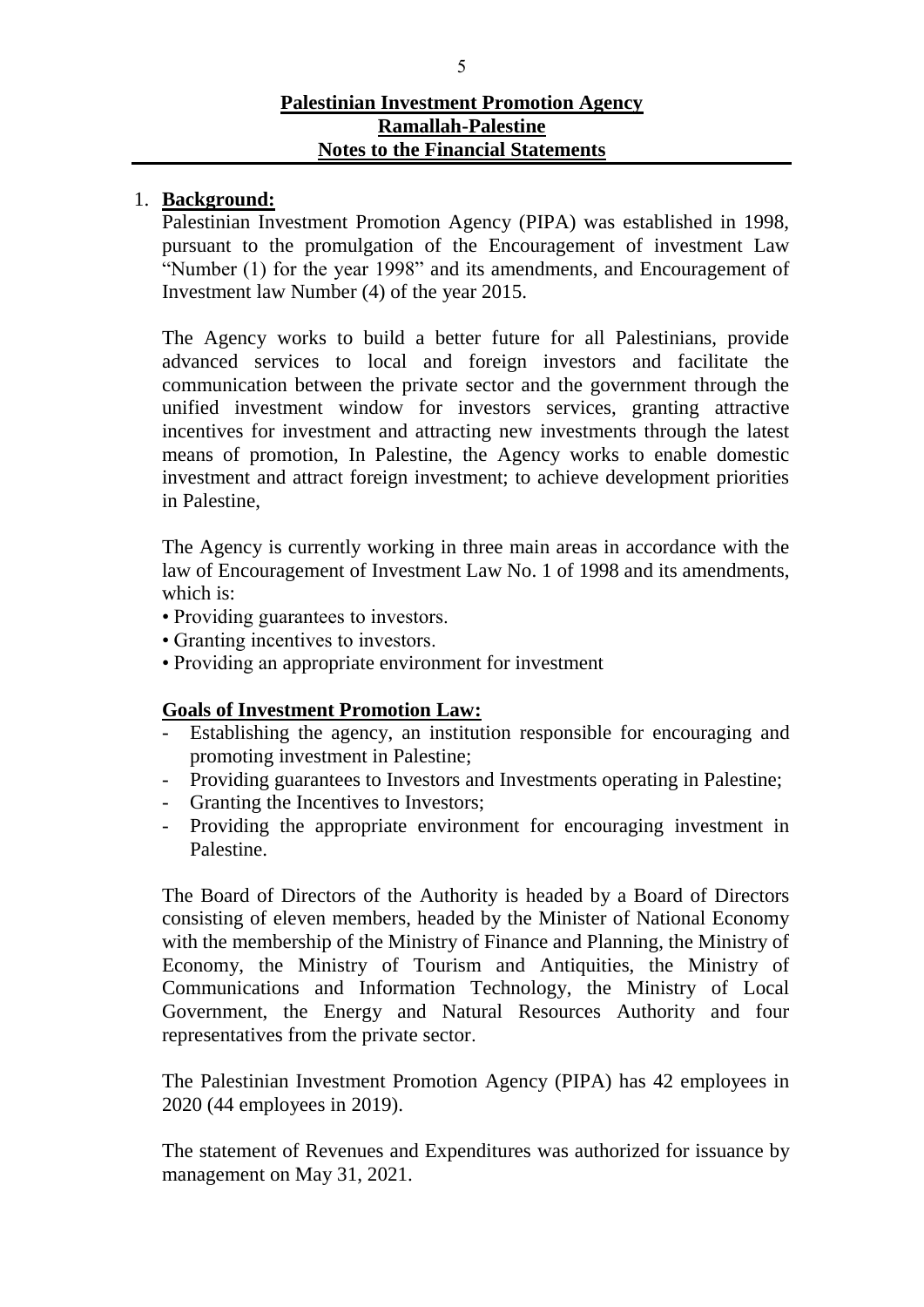#### **2. Significant of accounting policies:**

The financial statements have been prepared under the historical cost principle, and in accordance to the Cash Basis of accounting.

#### - **Cash and cash equivalents**

Cash and cash equivalents consist of cash in hand, current accounts, and demand deposits with banks.

#### - **Expenditures**

Expenditures are recorded when paid as follows:

- Expenditures paid directly by the Ministry of Finance and Planning, such as salaries, wages, travel allowances and electricity expenses, which are recorded on the Agency cost center.
- Expenditures paid directly by the Agency from the zero bank account, which was covered through the granting of credit ceilings from the Ministry of Finance and Planning in accordance with the approved budget for each year and approved by the financial Controller and paid through the Agency after the introduction to the accounting system at the cost center of the Agency.
- Expenditures from bank accounts restricted to donors and earmarked for the implementation of predefined projects and paid by the Agency.

#### - **Revenues**

The revenues of the Agency are as follows:

- Paid on behalf of the Agency from the Ministry of Finance and Planning to cover the approved expenditures in the budget approved by the Council of Ministers.
- Credit limits granted to the Agency and used to cover expenses approved by the Agency.
- Donor funds received and deposited in project special bank accounts with the Agency.

#### - **Cash and in-kind contributions:**

- Registration grants and cash gifts as revenues in the year of collection and recording their expenditures at the time of payment.
- Donations and donations in kind are recorded in the accounting records and are disclosed and fixed assets are recorded in statistical records to facilitate the annual physical count.
- Projects executed directly by donors and in cooperation with the Agency are not recorded.

#### - **Preparation statement of Revenues and Disbursements:**

Statement of Revenues and Disbursements is prepared from the Agency cost centers, which show expenditures through the Ministry of Finance and expenditure from the Investment Promotion Agency, as well as revenues at both cost centers.

#### - **Foreign currencies translation:**

The basic functional currency is the New Israeli Shekel (NIS). Transactions denominated in currencies other than NIS, occurring during the year, are translated to NIS using the exchange rate at the end of the year.

The cash balances in foreign currencies is begin transferred in the date of financial reports.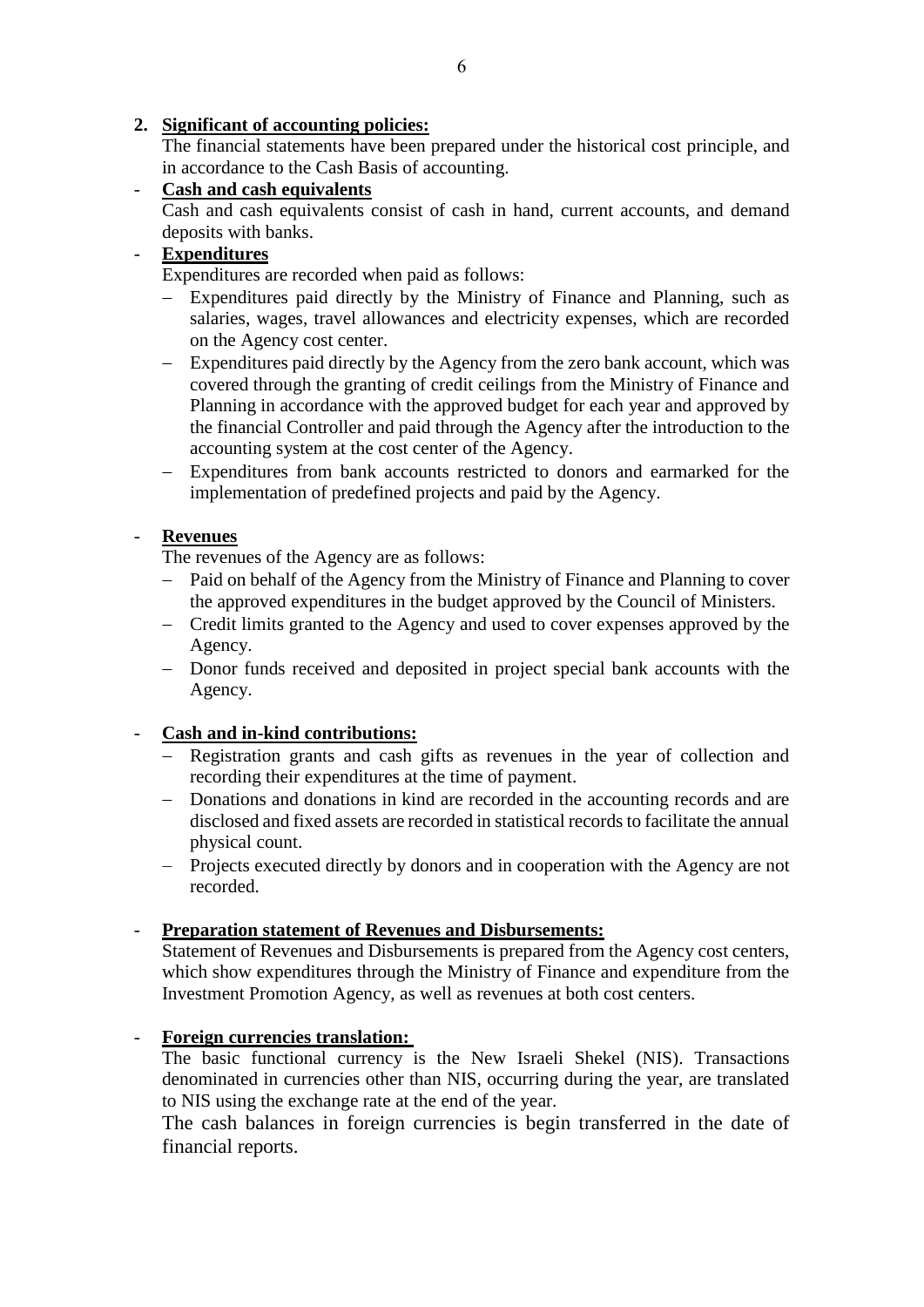#### **3. Comparison between Consolidated Budgeted and Actual Expenditures**

|                                    |                     |                     | 2020                |                     |                |
|------------------------------------|---------------------|---------------------|---------------------|---------------------|----------------|
|                                    | <b>Consolidated</b> | <b>Financing of</b> |                     |                     |                |
|                                    | <b>Budget</b>       | <b>Arrears</b>      | <b>Total Budget</b> | <b>Expenditures</b> | <b>Balance</b> |
| <b>Item</b>                        | <b>NIS</b>          | <b>NIS</b>          | <b>NIS</b>          | <b>NIS</b>          | <b>NIS</b>     |
| <b>Operational budget</b>          |                     |                     |                     |                     |                |
| Salaries and wages                 | 1,975,166           |                     | 1,975,166           | (1,840,157)         | 135,009        |
| Travel and missions                | 50,000              |                     | 50,000              | (6,166)             | 43,834         |
| Repair and maintenance- (Specified | 284,005             | 19,100              | 303,105             | (94, 334)           | 208,771        |
| operation Expenditure)             |                     |                     |                     |                     |                |
| Rentals                            | 500,000             | 235,508             | 735,508             | (217, 832)          | 517,676        |
| Other (Operating)                  | 165,221             | 48,147              | 213,368             | (103, 178)          | 110,190        |
| Transportation                     | 194,115             |                     | 194,115             | (178, 424)          | 15,0691        |
| <b>Employees bounces</b>           | 20,000              |                     | 20,000              | (20,000)            |                |
| Fixed assets                       | 15,000              |                     | 15,000              |                     | 15,000         |
| Inventory                          | 35,000              | 14,203              | 49,203              | (10, 377)           | 38,826         |
| <b>Total</b>                       | 3,238,507           | 316,958             | 3,555,465           | (2,470,468)         | 1,219,997      |

#### a. This item consists of:

# **4. Revenues of the Agency from Investing activities:**

An amount of NIS 17,250 was collected from investors as a result of the investment transaction during the year (NIS 40,897 for the year 2019).

# **5. Disbursements:**

This item consists of:

|                                                                              | <b>2020</b> | 2019          |
|------------------------------------------------------------------------------|-------------|---------------|
| <b>Item</b>                                                                  | NIS         | NIS           |
| <b>Salaries and benefits</b>                                                 |             |               |
| Salaries and wages                                                           | 1,840,157   | 2,112,220     |
| <b>Transportation allowance</b>                                              | 178,424     | 202,743       |
| Employees rewards.                                                           | 20,000      | 31,991        |
| <b>Total Salaries and benefits</b>                                           | 2,038,581   | 2,346,954     |
| <b>Operating Disbursements</b>                                               |             |               |
| <b>Travel and missions Expenditures</b><br>International travel and missions |             |               |
|                                                                              | 6,166       | 53,260<br>500 |
| Local travel and missions                                                    |             |               |
| <b>Total travel and missions expenditures</b>                                | 6,166       | 53,760        |
| <b>Specified operating expenditures</b>                                      |             |               |
| Water and electricity- (General)                                             | 44,455      | 64,626        |
| Telephone, Fax, and Postal                                                   | 15,783      | 5,408         |
| Fuel- (General)                                                              | 287         | 600           |
| Subscriptions in newspapers and magazines                                    | 995         | 1,042         |
| Stationary, publications, and office supplies                                | 10,624      | 19,791        |
| Materials and consumable supplies- (General)                                 | 3,710       | 8,267         |
| Repair and maintenance- (General)                                            | 6,664       | 13,576        |
| Translation, editing and printing services                                   |             | 2,308         |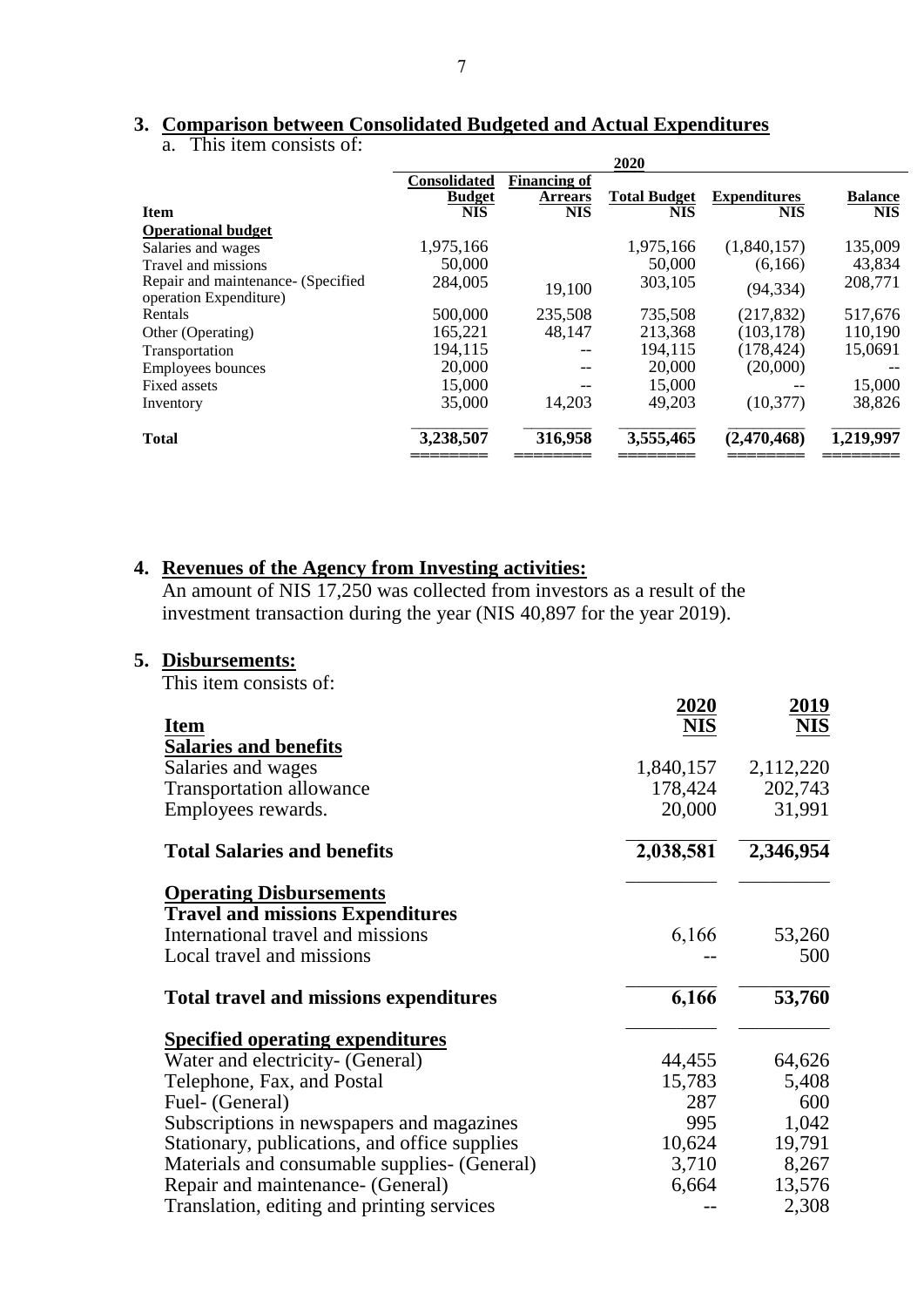|                                                                   | <u>2020</u>        | <u>2019</u>        |
|-------------------------------------------------------------------|--------------------|--------------------|
| <b>Item</b>                                                       | <b>NIS</b>         | <b>NIS</b>         |
| Vehicles- (General)                                               | 3,596              | $2,\overline{751}$ |
| $Fuel - vehicles$                                                 | 8,221              | 10,214             |
| Total specified operating expenditures                            | 94,335             | 128,583            |
| Rentals                                                           | 217,832            | 100,467            |
| <b>Total rentals</b>                                              | 217,832            | 100,467            |
| Other operating expenditures                                      |                    |                    |
| <b>Hospitality (Ministry Buffet)</b>                              | 5,011              | 8,943              |
| Delegations hospitality and petty cash                            | 1,129              | 3,557              |
| Subscriptions, conferences, exhibitions and fistivals             | 16,992             | 18,226             |
| Studies, planning and consulting                                  |                    | 493,535            |
| <b>Rewards for Non-Employees (Board Members)</b>                  | 66,245             | 59,528             |
| Audit fees, commissions, and taxes                                | 13,800             |                    |
| <b>Total other operating expenditures</b><br>capital expenditures | 103,177            | 583,789            |
| Office equipment                                                  | $\overline{5,567}$ | 3,944              |
| Furniture (General)                                               |                    | 24,010             |
| Computer and its accessories                                      | 4,810              | 24,056             |
| <b>Total capital expenditures</b>                                 | 10,377             | 52,010             |
| <b>Total operating expenditures</b>                               | 431,887            | 918,609            |
| <b>Total expenditures</b>                                         | 2,470,468          | 3,265,563          |
|                                                                   |                    |                    |

#### **6. Related Parties:**

The Agency considers board of directors' members and key staff related parties. Transactions with related parties were as the following:

|                                           | 2020       | 2019       |
|-------------------------------------------|------------|------------|
|                                           | <b>NIS</b> | <b>NIS</b> |
| Members of board of directors rewards     | 66.245     | 59,528     |
| Higher management salaries                |            |            |
| Travel missions (Local and international) |            | 40.030     |